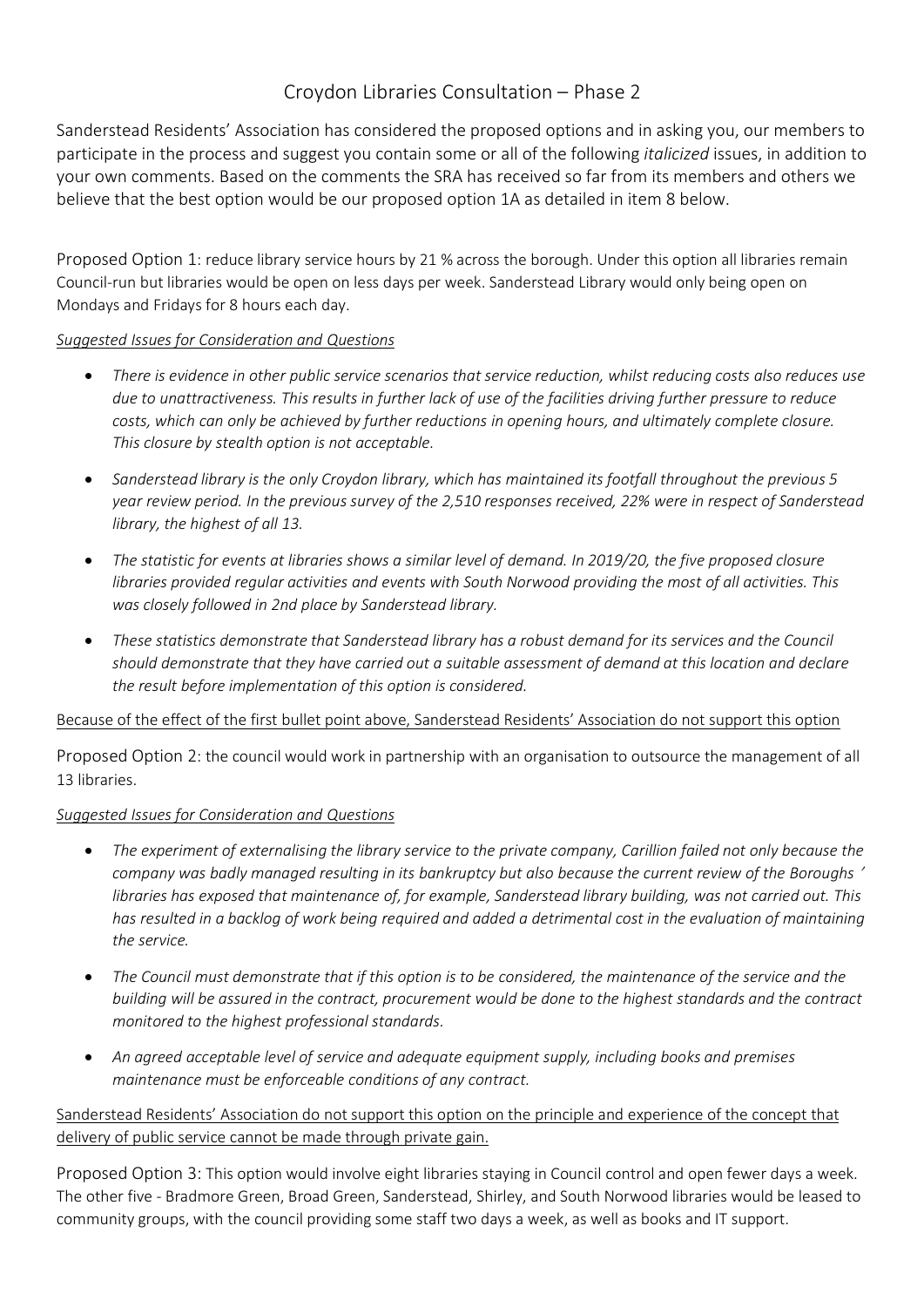Staffing savings would be expected to be delivered and would be managed by the Council providing more control over the delivery. However, it is likely to take longer to achieve the buildings savings due to the need to effectively procure these communities run services.

## *Suggested Issues for Consideration and Questions*

- As it stands, the proposal is not credible from the very broad description given. Currently some groups have *expressed an interest in being involved with the option. Although Sanderstead Residents* '*Association expressed an interest, it was never included in the report-back.*
- *None of the organisations, including Sanderstead Residents' Association would appear to have the experience or knowledge to construct a business plan to cater for the responsibilities required, particularly being the leaseholder of the premises, including responsibility for utilities, maintenance and repairs,*
- For this option to work effectively, assuming one organisation is prepared to take on the responsibilities, the Council must ensure continuity of the service in accordance with the Croydon Library Plan. It might be that the *Council would be dealing with five separate community groups and how would they manage these?*
- It is impossible to conceive that a completely new voluntary organisation can take over and run the required service on an agreed vesting date. Transfer of public services such as a library is not a case of merely '*contracting out' an activity in the same way as, for example refuse collection.*
- Transfers of services in other spheres in the past have required a transition period with support to the transferee over a period with the possibility of a reducing subsidy to ensure continuity of service. Such annual *budgets will depend on the Council*'*s service specification and the operator*'*s business plan.*
- *The Council therefore must accept an Operators* '*proposed business plan and develop with them a transition budget reducing over the initial period with the possible necessity of a base continuing subsidy thereafter.*

With the information provided Sanderstead Residents' Association do not support this as a credible and practical option.

8. If you have any other suggestions for how we could deliver the library service with the reduced budget, tell us here:

Sanderstead Residents 'Association propose a variation to Option 1 that we have labelled Option 1A and is that:

- *The library remains Council-run and will be open initially 5-days/week with an intention to open for 6 days/week.*
- The salary cost of the proposed 2-day/week to be re-allocated to provide a professional presence with the *remaining hours required provided by volunteers.*
- *Croydon Libraries service adopt an entrepreneurial approach towards community groups with the aim of raising money to go to an additional (protected) fund for additional professionally staffed opening hours.*
- *The Library Plan aspirations will be maintained and that Croydon Libraries in conjunction with other Council Departments follow the Localism Agenda, looking at additional ways of using the premises for Childrens' Services and Health.*
- Shared use to meet a local community need e.g. homework clubs, knitting clubs, and paid-for use of the *building e.g. training sessions when it's not in use would be maintained*
- *Cross-departmental action to ensure assets such as Sanderstead Library are developed to maintain all social based services.*

# Sanderstead Residents' Association consider that this option is the only credible one as it: